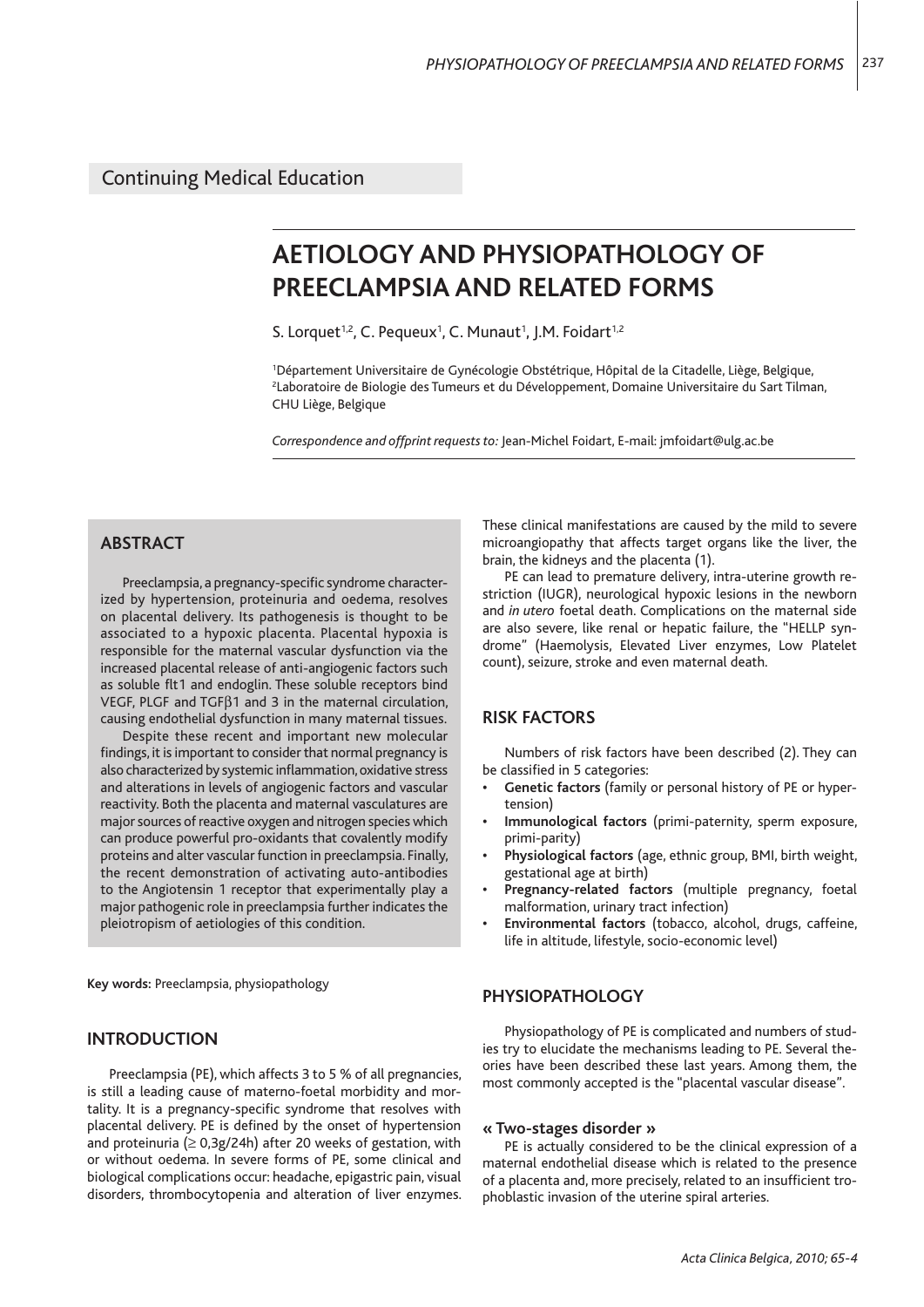This pathology seems to progress in two stages: pre-clinical and clinical. In the first one, precarity of the placental development and of its maternal blood support is responsible of placental hypoxia, oxidative stress and systemic maternal inflammatory stress. In the second stage, placental hypoxia leads to maternal symptoms of PE, hypertension and proteinuria, as well as associated complications (3).

Recently, some authors have proposed a more complex theory in which they associate the two stages previously described with maternal constitutional factors, indicating that the defective placental perfusion is not sufficient to cause PE. Also, as most of the metabolic changes observed in PE are exaggerations of the changes observed in all pregnancies, it is possible that, in a patient with predisposing factors, the "normal" changes of pregnancy will be sufficient to induce the second phase of PE (4).

#### **First stage: defective placentation**

Recently, it was reported that 36 differentially expressed genes are detectable at 10 weeks gestation in the placentas of women who later develop PE (57). Thirty-one genes were down-regulated, many of which were related to inflammation/ immunoregulation and cell motility. Decidual gene dysregulation was prominent, but no evidence was found for alterations in hypoxia, angiogenic and oxidative stress regulated genes. This dysregulation of gene expression in the early placentas of women,  $\sim$  6 months before PE manifests clinically, reinforces the hypothesis of a placental origin of this disorder, and suggests that placentation in PE is compromised in the first trimester by maternal and foetal immune dysregulation, abnormal decidualization, or both, thereby impairing trophoblast invasion. It is not surprising that early gene dysregulation does not involve hypoxia or angiogenic related genes since during the first 12 weeks of pregnancy, foetal development occurs under low oxygen tension.

Trophoblastic invasion is special to human placentation. It is limited in depth, ending in the intern third of the myometrium and is orientated to the spiral arteries. During normal pregnancy, extra-villous trophoblast invades spiral arteries, forms "plugs" and obstructs the arterial lumen until the 11th week of gestation, allowing only plasma to penetrate in the inter-villous chamber (5-7). This particular placental perfusion protects in fact the foetus in organogenesis from the damaging and teratogenous effects of oxygen free radicals. From the 12<sup>th</sup> week of pregnancy, the "vascular trophoblastic plugs" open and maternal blood can penetrate the intervillous chamber.

Invasion and remodelling of spiral arteries by invasive trophoblast are necessary for a good placental function. Indeed, trophoblastic cells progressively replace vascular endothelium by acquiring a "pseudo-vascular" phenotype and the outer layer of smooth muscle cells normally disappears, leading to large, high capacitance vessels, without sensitivity to vasoactive stimuli (8,9). These changes are essential to allow adequate blood supply to the placenta.

In PE, trophoblast fails to acquire the invasive vascular phenotype and cannot invade the myometrial part of spiral arteries (9, 10). Remodelling of these arteries is thus limited, with failure of conversion of high resistance to high capacitance vessels. Defective placentation is thus associated with a reduced perfusion which leads to placental ischaemia despite evolutive pregnancy (11). The initial events responsible of these changes are still unknown. They probably implicate immunological, genetic and vascular maternal factors as well as foetal and placental factors.

#### **Second phase: maternal syndrome**

More and more publications mention that the clinical manifestations of PE are explicated by the endothelial dysfunction caused by some factors secreted in maternal circulation by the hypoxic placenta. This endothelial dysfunction is defined by increased vascular permeability, excessive lipid peroxydation, platelets activation, coagulation's cascade activation, oxidative stress and changes in the balance of vasoactive factors in favour of vasoconstriction (12-14).

#### *Microparticles*

Normal placenta releases trophoblastic particles in maternal circulation (15,16). These particles are «subcellular» vesicles with a diameter of 100 to 200 nm and correspond to parts of syncitiotrophoblast membrane, fragments of cytokeratin, soluble RNA, foetal DNA and trophoblastic cells. These microparticles are pro-inflammatory and their release is highly enhanced by the placenta of preeclamptic patients. They interact with endothelial and immune system cells and they could thus participate to the systemic inflammatory state observed in PE.

#### *VEGF and sFlt1*

VEGF, a potent angiogenic protein, is also a trophic cytokine essential for endothelial integrity. It promotes vasodilatation by inducing nitric oxide and prostacyclin synthesis by endothelial cells. Membrane-bound fms-like tyrosine kinase 1 (Flt-1) is a receptor for VEGF and placental growth factor (PlGF), a related pro-angiogenic protein. Soluble sFlt-1 is a circulating splice variant with antagonist activity of both VEGF and PLGF.

sFlt-1 is produced in excessive amounts by the villous trophoblast in PE that neutralizes VEGF and PlGF (18, 19).

Exposure of early pregnancy placental villi to low oxygen increases HIF1- $\alpha$  and sFlt-1 secretion (17). Hypoxia is thus considered as one major trigger for release of sFlt-1.

Studies of genic expression profile on preeclamptic placenta have shown an up-regulation of the sFlt-1gene (18-20). We have also demonstrated that the preeclamptic placenta produced high levels of sFlt-1 in maternal circulation with in parallel very low levels of VEGF and PlGF (21,22). Levels of sFlt1 are already elevated 5 to 6 weeks before the onset of PE, while levels of free VEGF and PlGF are lowered. Some authors have also shown that urinary levels of PlGF, measured at midgestation, were predictive of the subsequent onset of PE, and levels of sFlt-1 were directly correlated to the severity of the disease and inversely to the time of apparition of hypertension and proteinuria (23). Animal models have then been realised by injecting adenoviruses coding for sFlt-1 protein in gravid rodents, who subsequently developed symptoms of PE (18).

VEGF also plays an important role in the glomerular ultrastructure of the kidneys as well as in the fenestrations of the glomerular endothelial cells (24).

Anti-VEGF antibodies and sera from preeclamptic patients induce a change in the proteic expression profile at the surface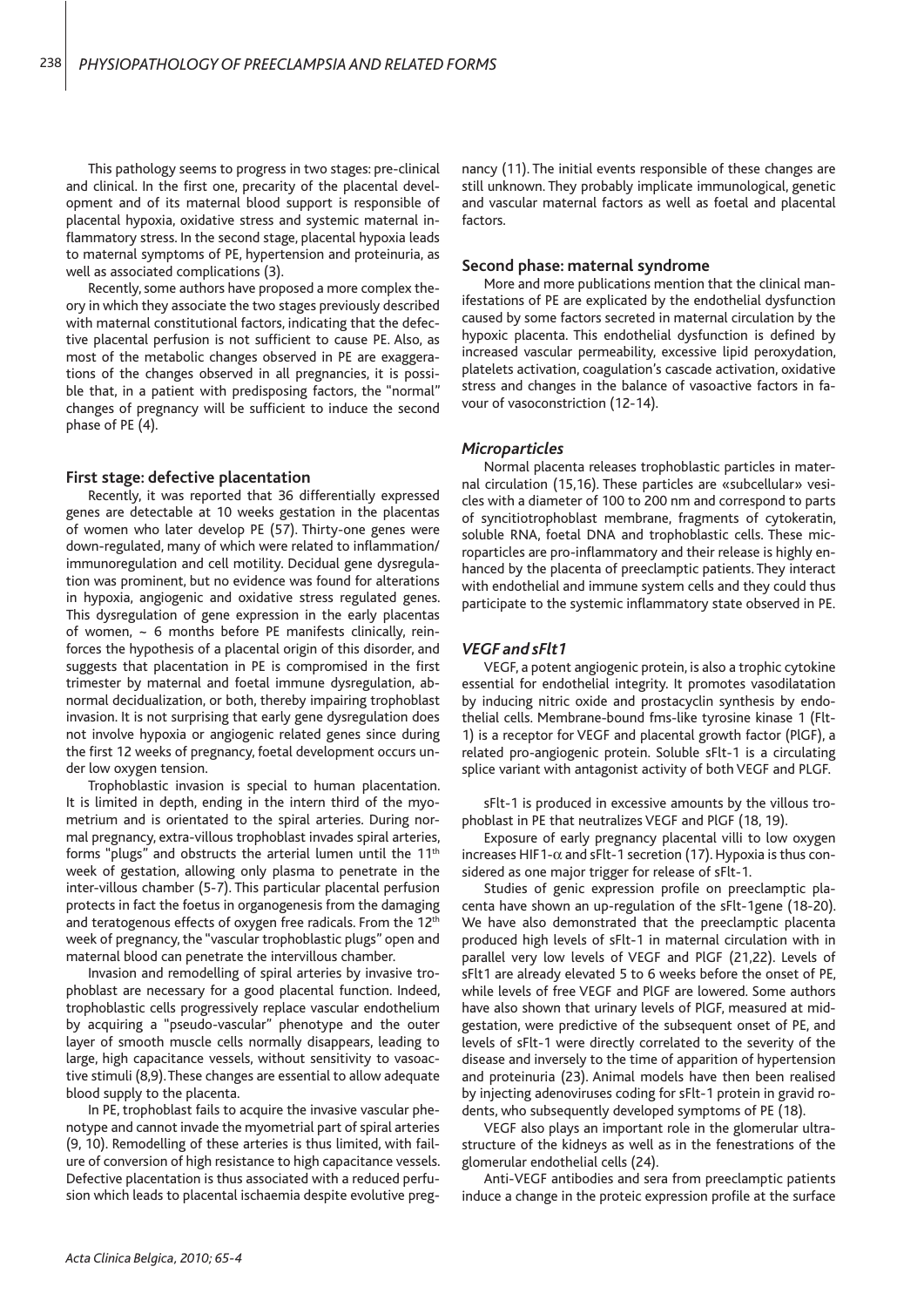of the glomerular podocytes, which is responsible for the alteration of the filtration capacity and thus of the proteinuria (25-27). In mice selectively heterozygous for VEGF expression on the podocytes, a decrease of 50% of the VEGF expression is responsible for proteinuria and glomerular endotheliosis (28). Other examples exist describing hypertension and proteinuria as side effects of anti-VEGF therapies (29,30).

#### *Soluble Endoglin*

Endoglin is a membranous co-receptor for Transfoming Growth Factor-β 1 and 3 (TGF-β1 and 3). It is highly expressed by endothelial cells but also by syncitiotrophoblast (32,33). Recent studies have shown that Endoglin was located in caveolae where it can associate with endothelial NO synthase (eNOS) in order to regulate vascular tone (34). Other studies have demonstrated its role not only in cardiovascular development but also in preservation of vascular homeostasis (35).

Soluble Endoglin (sEndoglin) has recently been described in sera from pregnant women and is considerably elevated in sera of preeclamptic patients, where its levels are correlated with the severity of the disease (36). Similarly, overexpression of sEndoglin in gravid rodents leads to the onset of symptoms of PE as well as the development of the typical associated lesions (renal endotheliosis, infarcts in the placenta and liver and schizocytes in peripheral blood). Other authors have shown that levels of sEndoglin were elevated already 2 to 3 months before the onset of the disease (37).

#### *Renin-Angiotensin system (RAS)*

RAS is a physiological hormonal and enzymatic system located in the kidney and regulating hydro-sodium balance and arterial blood pressure. Angiotensin 2 (AT-2) is one of the mean mediators and it is a powerful vasoconstrictor. Numbers of authors describe the implication of this system in the pathogenesis of PE and different mechanisms are proposed.

First, RAS is not only expressed in the kidney but also in the trophoblast (38, 39). Then, excessive activation of RAS in the placenta could explain global vascular dysregulation observed in PE (elevated vascular tone, hypertension, endothelial dysfunction and hypersensitivity to AT-2) (40).

A mechanism of hyperactivation of RAS, described in 2001, consists in very high levels of AT-1 receptor/Bradykinin heterodimer in preeclamptic patients. Those heterodimers lead to an hypersensitivity to AT-2 as well as a resistance of the AT-1 receptors (ATR-1: angiotensin II receptors), to the inactivation by oxygen free radicals (41).

Recent studies propose another mechanism for the hyperactivation of the RAS in PE. Activating auto-antibodies against ATR-1 have been detected in sera of preeclamptic patients and they cannot be detected in sera of normotensive pregnant women (42). Generation of these auto-antibodies could be secondary to the placental ischaemia, to the vascular damages or to the systemic inflammatory state. AT-2 and auto-antibodies against AT1-R could also contribute to an increased secretion of pro-inflammatory cytokines, oxygen free radicals and to an excessive inflammatory response via NADPH oxydase activation (42). These auto-antibodies increase the release of sFlt-1 by trophoblastic cells, via activation of the AT1-R (43-45). The same authors have recently described a murine model of PE, by injecting auto-antibodies against AT1-R to pregnant mice,

and this phenomenon was inhibited by simultaneous injection of Losartan which is an antagonist of AT1-R (44). These data indicate that the secretion of sFlt-1 by trophoblast could not only be induced by hypoxia but also by other signalisation cascades. Similarly, hypoxia related to the deficient placental perfusion could induce a powerful inflammatory effect, responsible of the production of the auto-antibodies against AT1-R. These antibodies could in turn contribute to the defective placental invasion and to the increase of hypoxia and to a systemic inflammatory state. In this hypothesis, excessive production of sFlt-1 and sEndoglin by trophoblast would not be the "end of the story", but these anti-angiogenic factors would be part of a complex and multi-factorial response to a defective placentation or to an immunological dysfunction.

## *Link between the two stages: oxidative stress and infl ammation?*

Defective placentation observed in the first stage of PE is responsible of an intermittent blood flow in the inter-villous chamber, with consequently an "ischaemia-reperfusion" phenomenon that leads to oxidative stress and to the release of oxygen free radicals (46).

Normal pregnancy is also associated with an increase in oxygen free radicals but the protective mechanisms are reinforced so that the "oxidative balance" is equilibrated. In PE, protective mechanisms, including anti-oxydative vitamins and enzymatic systems, are insufficient or inadequate, so that the balance is in favour of the oxidative stress and the subsequent release of pro-inflammatory cytokines (47). Anti-oxidative therapies could thus prevent the onset of PE but a lot of studies have examined this hypothesis, with controversy (48-50).

As to the oxidative stress, all pregnancies present a degree of systemic inflammation (52). In PE, some authors have demonstrated an excessive systemic inflammatory response (51) as well as increased levels of pro-inflammatory cytokines as Tumor Necrosis Factor- $\alpha$  (TNF- $\alpha$ ), IL-6 and -8 in sera of preeclamptic patients (52,53). Systemic inflammation could thus, in addition to hypoxia, be a powerful stimulus of the excessive release of sFlt-1 in PE (54). Indeed, some have demonstrated that Lipopolysaccharide (LPS) could stimulate transcription of HIF-1α, even in normoxic conditions (55). A lot of other proinflammatory factors have been described as activator of HIF-1α (NF-κB, thrombin and oxygen free radicals) (54). Production of sEndoglin, also dependent of HIF-1 $\alpha$ , can also be stimulated by these cytokines like Interferon-γ or TNF-α, in normoxic conditions (56). Initial placental disease leading to PE could thus be the oxidative stress alone more than hypoxia. Oxidative stress has a pro-inflammatory effect mediated by oxygen free radicals and could lead to excessive production of sFlt-1 and sEndoglin. Consequently, PE could in fact be more than an endothelial disease but the consequence of a systemic excessive inflammatory response (57).

## **CONCLUSION**

PE is a complex disorder with a range of clinical presentations. This heterogeneity suggests the possibility of varied pathogenic mechanisms. The initial etiologic factors are not well understood, nor are the interactions between the isch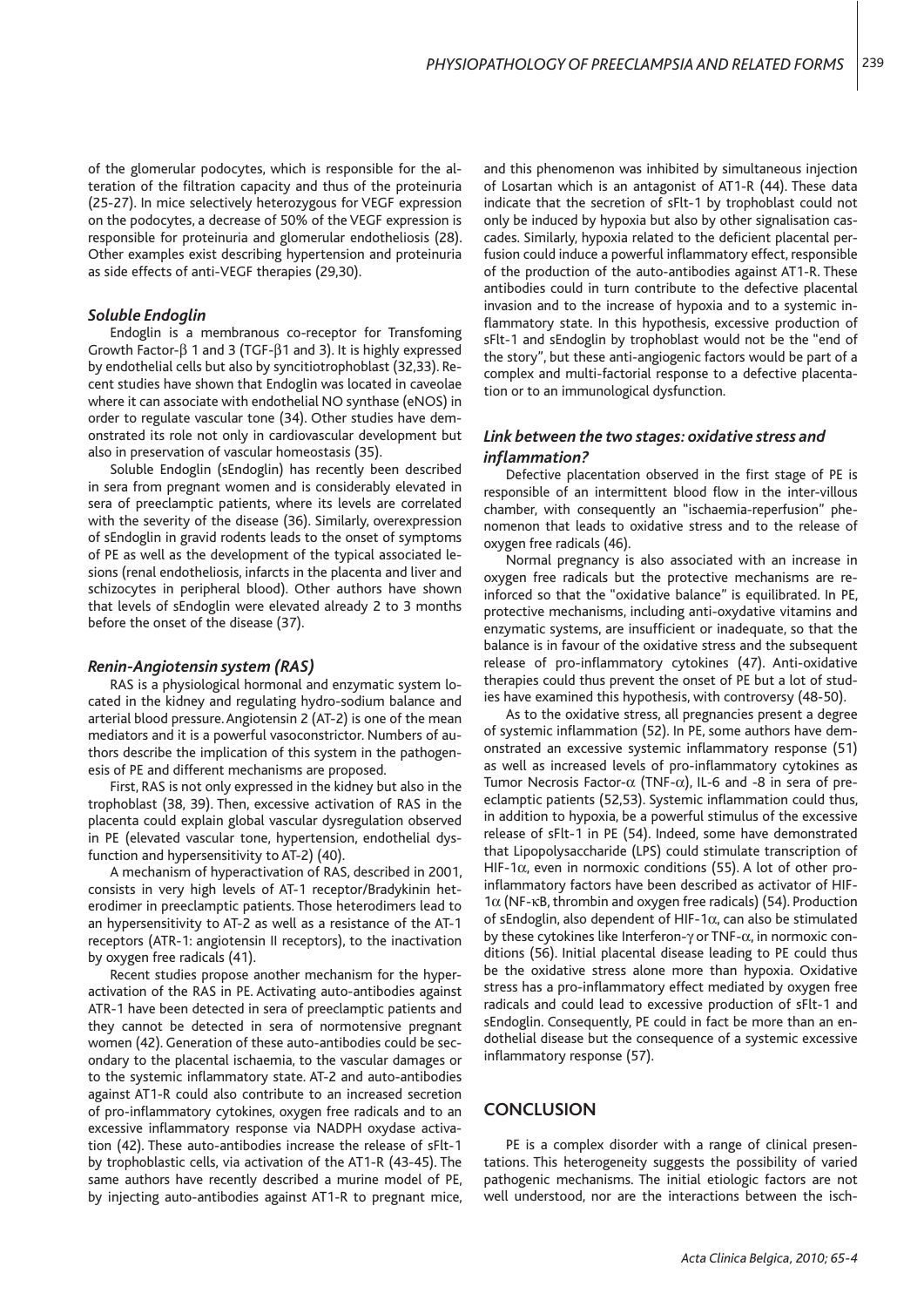aemic placenta, sFlt-1, sEng, and other inflammatory cytokines such as TNF-α, lipid peroxides and angiotensin II, angiotensin II type I receptors, all of which are implicated in PE.

Even with our growing knowledge of the pathogenesis of PE, treatment options remain limited. A promising approach is the early detection from week 11 to 13 of the severe and precocious forms of the disease. This would allow closer surveillance and may lead to prophylactic approaches that will require targeted therapies. The ability to prolong pregnancy safely with these therapies, even for a short period of time, potentially could make a significant improvement in morbidity.

## **REFERENCES**

- 1. Stella CL, Sibai BM. Preeclampsia: Diagnosis and management of the atypical presentation. *J Matern Fetal Neonatal Med*. 2006; 19: 381-386.
- 2. Emonts P, Seaksan S, Seidel L et al. Prediction of maternal predisposition to preeclampsia. *Hypertens Pregnancy*. 2008; 27: 237-245.
- 3. Redman CW. Current topic: pre-eclampsia and the placenta. *Placenta*. 1991;12:301-308.
- 4. Roberts JM, Hubel CA. The Two Stage Model of Preeclampsia: Variations on the Theme. *Placenta*. 2008.
- 5. Foidart JM, Hustin J, Dubois M et al. The human placenta becomes haemochorial at the 13th week of pregnancy. *Int J Dev Biol*. 1992; 36 :451- 453.
- 6. Hustin J, Schaaps JP. Echographic [corrected] and anatomic studies of the maternotrophoblastic border during the first trimester of pregnancy. *Am J Obstet Gynecol*. 1987; 157: 162-168.
- 7. Schaaps JP, Tsatsaris V, Goffin F et al. Shunting the intervillous space: new concepts in human uteroplacental vascularization. *Am J Obstet Gynecol*. 2005; 192: 323-332.
- De Wolf F, Wolf-Peeters C, Brosens I et al. The human placental bed: electron microscopic study of trophoblastic invasion of spiral arteries. *Am J Obstet Gynecol*. 1980; 137: 58-70.
- Zhou Y, Damsky CH, Fisher SJ. Preeclampsia is associated with failure of human cytotrophoblasts to mimic a vascular adhesion phenotype. One cause of defective endovascular invasion in this syndrome? *J Clin Invest*. 1997; 99: 2152-2164.
- 10. Robertson WB, Brosens I, Dixon HG. The pathological response of the vessels of the placental bed to hypertensive pregnancy. *J Pathol Bacteriol*. 1967; 93: 581-592.
- 11. Redman CW, Sargent IL. Latest advances in understanding preeclampsia. *Science*. 2005; 308: 1592-1594.
- 12. Hubel CA, McLaughlin MK, Evans RW et al. Fasting serum triglycerides, free fatty acids, and malondialdehyde are increased in preeclampsia, are positively correlated, and decrease within 48 hours post partum. *Am J Obstet Gynecol*. 1996; 174: 975-982.
- 13. Kolben M, Lopens A, Blaser J et al. [Measuring the concentration of various plasma and placenta extract proteolytic and vascular factors in pregnant patients with HELLP syndrome, pre-/eclampsia and highly pathologic Doppler flow values]. *Gynakol Geburtshilfliche Rundsch*. 1995; 35 Suppl 1: 126-131.
- 14. Davidge ST. Oxidative stress and altered endothelial cell function in preeclampsia. *Semin Reprod Endocrinol*. 1998; 16: 65-73.
- 15. Redman CW, Sargent IL. Microparticles and immunomodulation in pregnancy and pre-eclampsia. *J Reprod Immunol*. 2007; 76: 61-67.
- 16. Redman CW, Sargent IL. Circulating microparticles in normal pregnancy and pre-eclampsia. *Placenta*. 2008; 29 Suppl A: S73-S77.
- 17. Munaut C, Lorquet S, Pequeux C et al. Hypoxia is responsible for soluble vascular endothelial growth factor receptor-1 (VEGFR-1) but not for soluble endoglin induction in villous trophoblast. *Hum Reprod*. 2008; 23: 1407-1415.
- 18. Maynard SE, Min JY, Merchan J et al. Excess placental soluble fms-like tyrosine kinase 1 (sFlt1) may contribute to endothelial dysfunction, hypertension, and proteinuria in preeclampsia. *J Clin Invest*. 2003; 111: 649-658.
- 19. Karumanchi SA, Maynard SE, Stillman IE et al. Preeclampsia: a renal perspective. *Kidney Int*. 2005; 67: 2101-2113.
- 20. Maynard S, Epstein FH, Karumanchi SA. Preeclampsia and angiogenic imbalance. *Annu Rev Med*. 2008; 59: 61-78.
- 21. Tsatsaris V, Goffin F, Munaut C et al. Overexpression of the soluble vascular endothelial growth factor receptor in preeclamptic patients: pathophysiological consequences. *J Clin Endocrinol Metab*. 2003; 88: 5555-5563.
- 22. Tsatsaris V, Goffin F, Foidart JM. Circulating angiogenic factors and preeclampsia. *N Engl J Med*. 2004; 350: 2003-2004.
- 23. Levine RJ, Qian C, Maynard SE et al. Serum sFlt1 concentration during preeclampsia and mid trimester blood pressure in healthy nulliparous women. *Am J Obstet Gynecol*. 2006; 194: 1034-1041.
- 24. Ballermann BJ. Glomerular endothelial cell differentiation. *Kidney Int*. 2005;67:1668-1671.
- 25. Henao DE, Mathieson PW, Saleem MA et al. A novel renal perspective of preeclampsia: a look from the podocyte. *Nephrol Dial Transplant*. 2007; 22: 1477.
- 26. Henao DE, Arias LF, Mathieson PW et al. Preeclamptic sera directly induce slit-diaphragm protein redistribution and alter podocyte barrierforming capacity. *Nephron Exp Nephrol*. 2008; 110: e73-e81.
- 27. Collino F, Bussolati B, Gerbaudo E et al. Preeclamptic sera induce nephrin shedding from podocytes through endothelin-1 release by endothelial glomerular cells. *Am J Physiol Renal Physiol*. 2008; 294: F1185- F1194.
- 28. Eremina V, Sood M, Haigh J et al. Glomerular-specific alterations of VEGF-A expression lead to distinct congenital and acquired renal diseases. *J Clin Invest*. 2003; 111: 707-716.
- 29. Kuenen BC, Levi M, Meijers JC et al. Analysis of coagulation cascade and endothelial cell activation during inhibition of vascular endothelial growth factor/vascular endothelial growth factor receptor pathway in cancer patients. *Arterioscler Thromb Vasc Biol*. 2002; 22: 1500-1505.
- 30. Kuenen BC, Tabernero J, Baselga J et al. Efficacy and toxicity of the angiogenesis inhibitor SU5416 as a single agent in patients with advanced renal cell carcinoma, melanoma, and soft tissue sarcoma. *Clin Cancer Res*. 2003; 9: 1648-1655.
- 31. Yang JC, Haworth L, Sherry RM et al. A randomized trial of bevacizumab, an anti-vascular endothelial growth factor antibody, for metastatic renal cancer. *N Engl J Med*. 2003; 349: 427-434.
- 32. Gougos A, St Jacques S, Greaves A et al. Identification of distinct epitopes of endoglin, an RGD-containing glycoprotein of endothelial cells, leukemic cells, and syncytiotrophoblasts. *Int Immunol*. 1992; 4: 83-92.
- 33. Cheifetz S, Bellon T, Cales C et al. Endoglin is a component of the transforming growth factor-beta receptor system in human endothelial cells. *J Biol Chem*. 1992; 267: 19027-19030.
- 34. Toporsian M, Gros R, Kabir MG et al. A role for endoglin in coupling eNOS activity and regulating vascular tone revealed in hereditary hemorrhagic telangiectasia. *Circ Res*. 2005; 96: 684-692.
- 35. Li DY, Sorensen LK, Brooke BS et al. Defective angiogenesis in mice lacking endoglin. *Science*. 1999; 284: 1534-1537.
- 36. Venkatesha S, Toporsian M, Lam C et al. Soluble endoglin contributes to the pathogenesis of preeclampsia. *Nat Med*. 2006; 12: 642-649.
- 37. Levine RJ, Lam C, Qian C et al. Soluble endoglin and other circulating antiangiogenic factors in preeclampsia. *N Engl J Med*. 2006; 355: 992- 1005.
- 38. Li X, Shams M, Zhu J et al. Cellular localization of AT1 receptor mRNA and protein in normal placenta and its reduced expression in intrauterine growth restriction. Angiotensin II stimulates the release of vasorelaxants. *J Clin Invest*. 1998; 101: 442-454.
- 39. Qin Z. Newly developed angiotensin II-infused experimental models in vascular biology. *Regul Pept*. 2008; 150: 1-6.
- 40. Shah DM. The role of RAS in the pathogenesis of preeclampsia. *Curr Hypertens Rep*. 2006; 8: 144-152.
- 41. Abdalla S, Lother H, el Massiery A et al. Increased AT(1) receptor heterodimers in preeclampsia mediate enhanced angiotensin II responsiveness. *Nat Med*. 2001; 7: 1003-1009.
- 42. Wallukat G, Neichel D, Nissen E et al. Agonistic autoantibodies directed against the angiotensin II AT1 receptor in patients with preeclampsia. *Can J Physiol Pharmacol*. 2003; 81: 79-83.